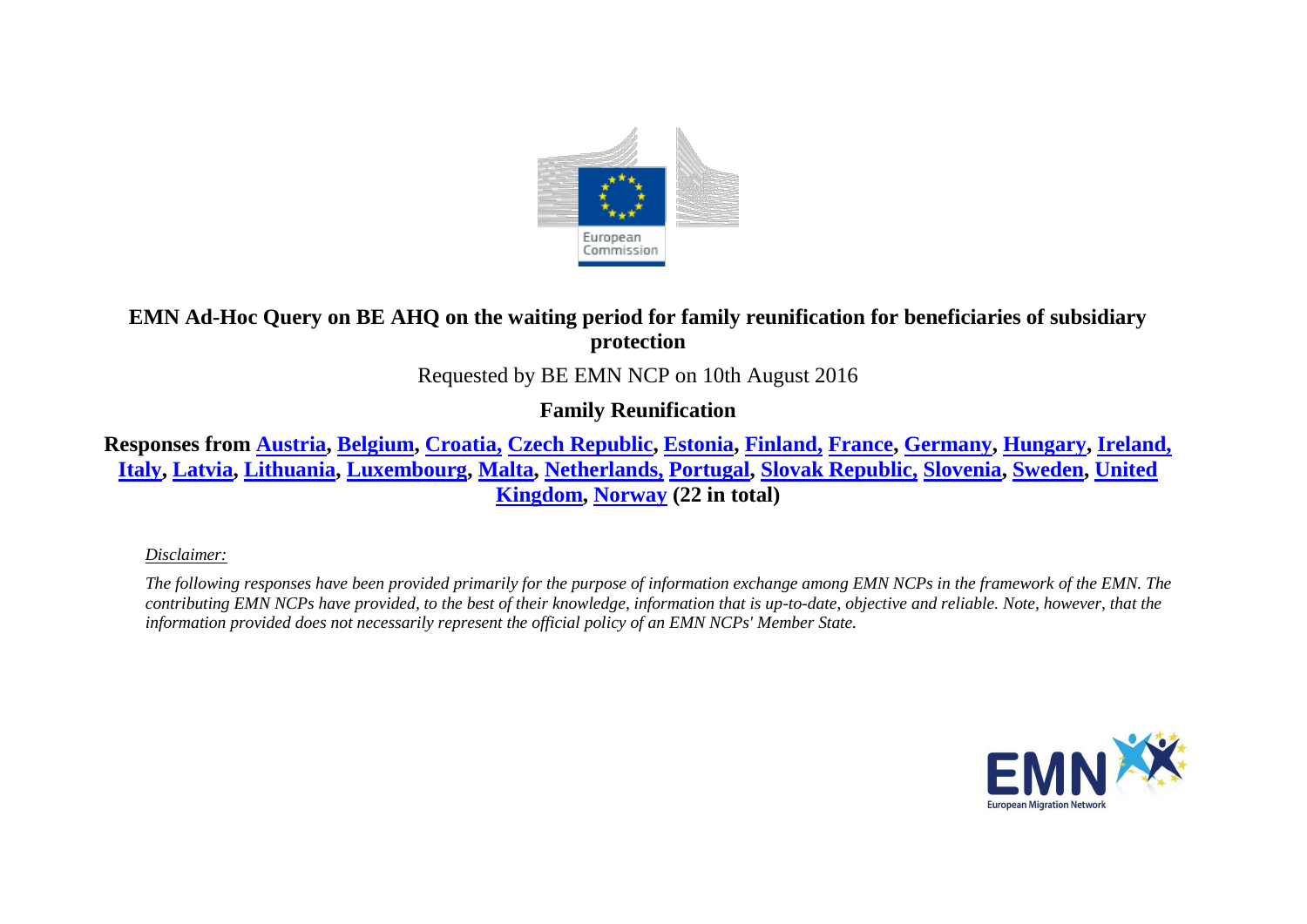### **Background information:**

In the framework of the drafting of the Belgian Migration Code, the Belgian National Contact Point of the European Migration Network is requested to provide an overview of the application in the Member States and Norway of article 8 of Directive 2003/86/EC on the right to family reunification.

Article 8 states:

 $\hat{a} \in \alpha$  Member States may require the sponsor to have stayed lawfully in their territory for a period not exceeding two years, before having his/her family members join him/her.

By way of derogation, where the legislation of a Member State relating to family reunification in force on the date of adoption of this Directive takes into account its reception capacity, the Member State may provide for a waiting period of no more than three years between submission of the application for family reunification and the issue of a residence permit to the family members.

In this framework, we would like to ask the following questions.

#### **Questions**

- 1. Do you require that sponsors who are beneficiaries of subsidiary protection have stayed lawfully in the territory during a certain period of time (waiting period) before their family members can enjoy family reunification?
- 2. If yes, a) Since when does your country require this? b) What is the waiting period  $(X \text{ months})$ ? c) Are there any other conditions associated with this waiting period?

<span id="page-1-0"></span>

| <b>Country</b> | Wider<br><b>Dissemination</b> | <b>Response</b>                                                                                                                                                                                                                                                                                                                                                                                                                                              |
|----------------|-------------------------------|--------------------------------------------------------------------------------------------------------------------------------------------------------------------------------------------------------------------------------------------------------------------------------------------------------------------------------------------------------------------------------------------------------------------------------------------------------------|
| Austria        | Yes                           | 1. Yes. According to Art. 35 para 2 Asylum Act, the family member of a beneficiary of subsidiary<br>protection who is abroad may only make an application for an entry title after three years (waiting period)<br>from the final award of the status of beneficiary of subsidiary protection. Source: Federal Ministry of the<br>Interior.<br>2. a) This provision has entered into force in Austria on 1 June 2016. b) See question 1. c) Pursuant to Art. |
|                |                               | 35 para 2 in conjunction with Art. 60 para 2 subpara 1-3 Asylum Act, a family member of a beneficiary of<br>subsidiary protection has to fulfil the following conditions: Sufficient means of subsistence: Third-country                                                                                                                                                                                                                                     |

#### **Responses**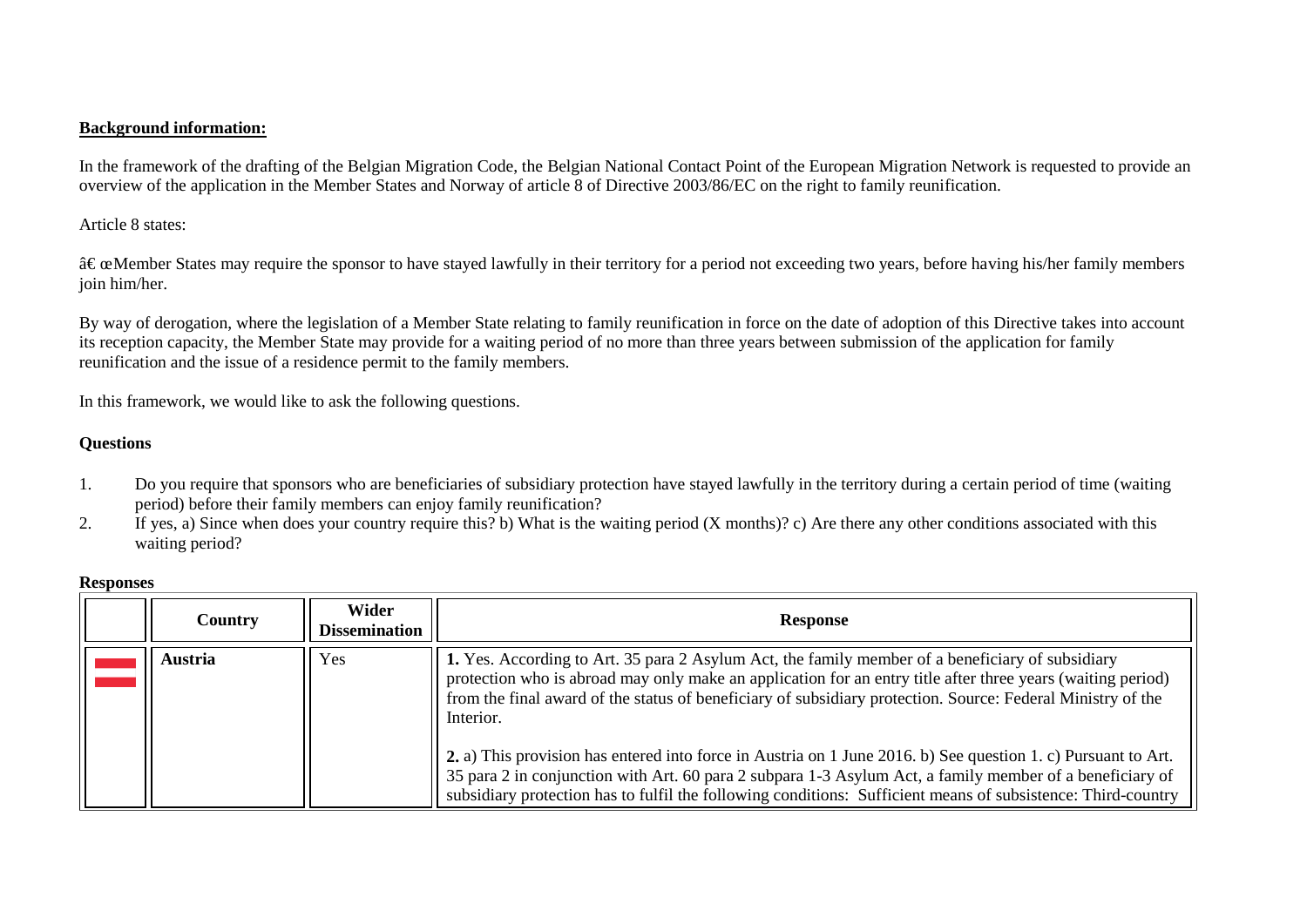<span id="page-2-4"></span><span id="page-2-3"></span><span id="page-2-2"></span><span id="page-2-1"></span><span id="page-2-0"></span>

|                       |     | nationals need to have a permanent and regular income, that allows them a living without public social<br>benefits. Health insurance: Third-country nationals need to have health insurance providing benefits in<br>Austria and covering all risks. Adequate accommodation by local standards: They must show their legal<br>entitlement to accommodation (e.g. by producing a tenancy agreement). The accommodation must be<br>adequate by local standards for a similar family. Source: Federal Ministry of the Interior. |
|-----------------------|-----|------------------------------------------------------------------------------------------------------------------------------------------------------------------------------------------------------------------------------------------------------------------------------------------------------------------------------------------------------------------------------------------------------------------------------------------------------------------------------------------------------------------------------|
| <b>Belgium</b>        | Yes | 1. NO. The Immigration Act of 1980 foresees that a TCN may be joined by his/her family members if<br>he/she has been admitted or authorized to reside in Belgium for at least 12 months. However, this 12-<br>month waiting period does not apply in certain cases, including in case of family reunification with a<br>beneficiary of subsidiary protection (art. 10, $\hat{A}\$ 1, $4\hat{A}^{\circ}$ of the Immigration Act).<br>2. N/A                                                                                   |
| Croatia               | Yes | 1. No<br>2. N/A                                                                                                                                                                                                                                                                                                                                                                                                                                                                                                              |
| <b>Czech Republic</b> | Yes | 1. The Czech Republic does not apply the Family Reunification Directive on persons enjoying subsidiary<br>protection. These persons and their family members respectively therefore cannot make use of long term<br>residence permit for the purpose of family reunification. The family members who intend to unify can only<br>ask for a long term visa. There is no waiting period required.<br>2. N/A.                                                                                                                   |
| <b>Estonia</b>        | Yes | 1. No.<br>2. N/A                                                                                                                                                                                                                                                                                                                                                                                                                                                                                                             |
| <b>Finland</b>        | Yes | 1. No. Family reunification is possible as soon as the sponsor has a residence permit to Finland. A<br>residence permit application on the basis of family ties can only be submitted by the applicant living<br>abroad.                                                                                                                                                                                                                                                                                                     |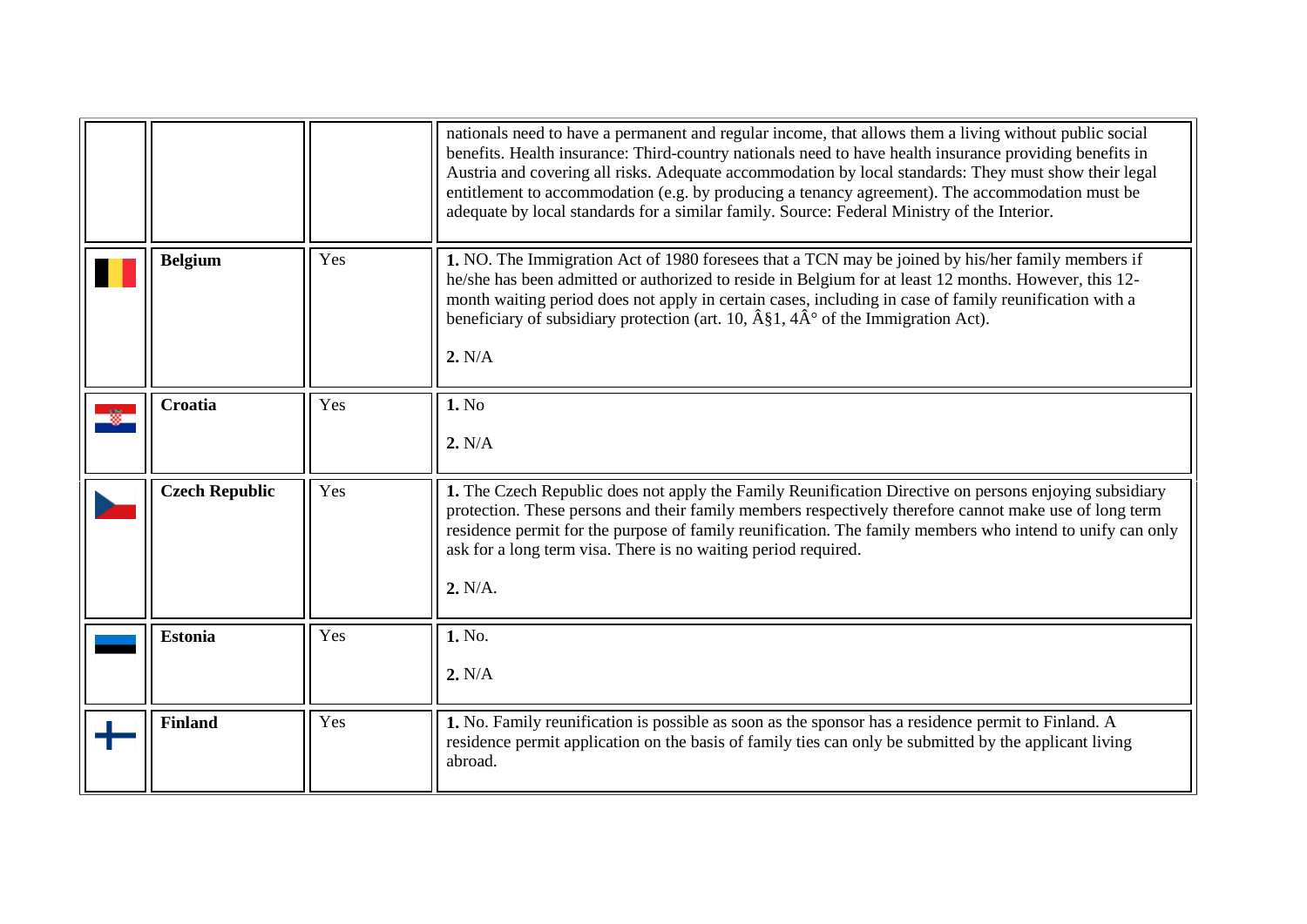<span id="page-3-3"></span><span id="page-3-2"></span><span id="page-3-1"></span><span id="page-3-0"></span>

|                |     | 2. N/A                                                                                                                                                                                                                                                                                                                                                                                                                                                                                                                                                                                                                                                                                                                                                                                                                                                                                                                                                    |
|----------------|-----|-----------------------------------------------------------------------------------------------------------------------------------------------------------------------------------------------------------------------------------------------------------------------------------------------------------------------------------------------------------------------------------------------------------------------------------------------------------------------------------------------------------------------------------------------------------------------------------------------------------------------------------------------------------------------------------------------------------------------------------------------------------------------------------------------------------------------------------------------------------------------------------------------------------------------------------------------------------|
| <b>France</b>  | Yes | 1. No. Article L. 752-1 (II) provides that family reunification is not subject to any 'waiting period'<br>requirement.<br>2. N/A                                                                                                                                                                                                                                                                                                                                                                                                                                                                                                                                                                                                                                                                                                                                                                                                                          |
| Germany        | Yes | 1. There is not a defined standard waiting period. However, a new regulation says that the family<br>reunification for refugees, who they have received subsidiary protection from 17th of March 2016, is<br>suspended until 16th of March 2018.<br>2. a) From the qualifying date of 17th of March 2016. b) According to the $\hat{A}\$ 104 XIII 1,2 of the residence<br>law, the refugees, whom the residence permit was granted by subsidiary protection from 17th of March<br>2016, must wait until 16th of March 2018 to be able to apply for family reunification. The suspension shall<br>end on 16th f March 2018, and from this point on, a request for family reunification can be made at<br>anytime again. It should be noted, that humanitarian Recordings of family members, according to $\hat{A}\hat{S}\hat{A}\hat{S}$ 22<br>and 23 of the Residence law, are still possible, if is provided that the relevant conditions are met. c) No. |
| <b>Hungary</b> | Yes | 1. No, we do not require a waiting period in any case of categories of sponsors, therefore we do not have<br>such a requirement in the case of family reunification of beneficiaries of subsidiary protection, either.<br>2. No, we do not require a waiting period in any case of categories of sponsors, therefore we do not have<br>such a requirement in the case of family reunification of beneficiaries of subsidiary protection, either.<br>$3. -$<br>$4. -$                                                                                                                                                                                                                                                                                                                                                                                                                                                                                      |
| <b>Ireland</b> | Yes | 1. There is no waiting period. Once a person is a beneficiary of subsidiary protection, they may make an<br>application for family reunification immediately.<br>2.                                                                                                                                                                                                                                                                                                                                                                                                                                                                                                                                                                                                                                                                                                                                                                                       |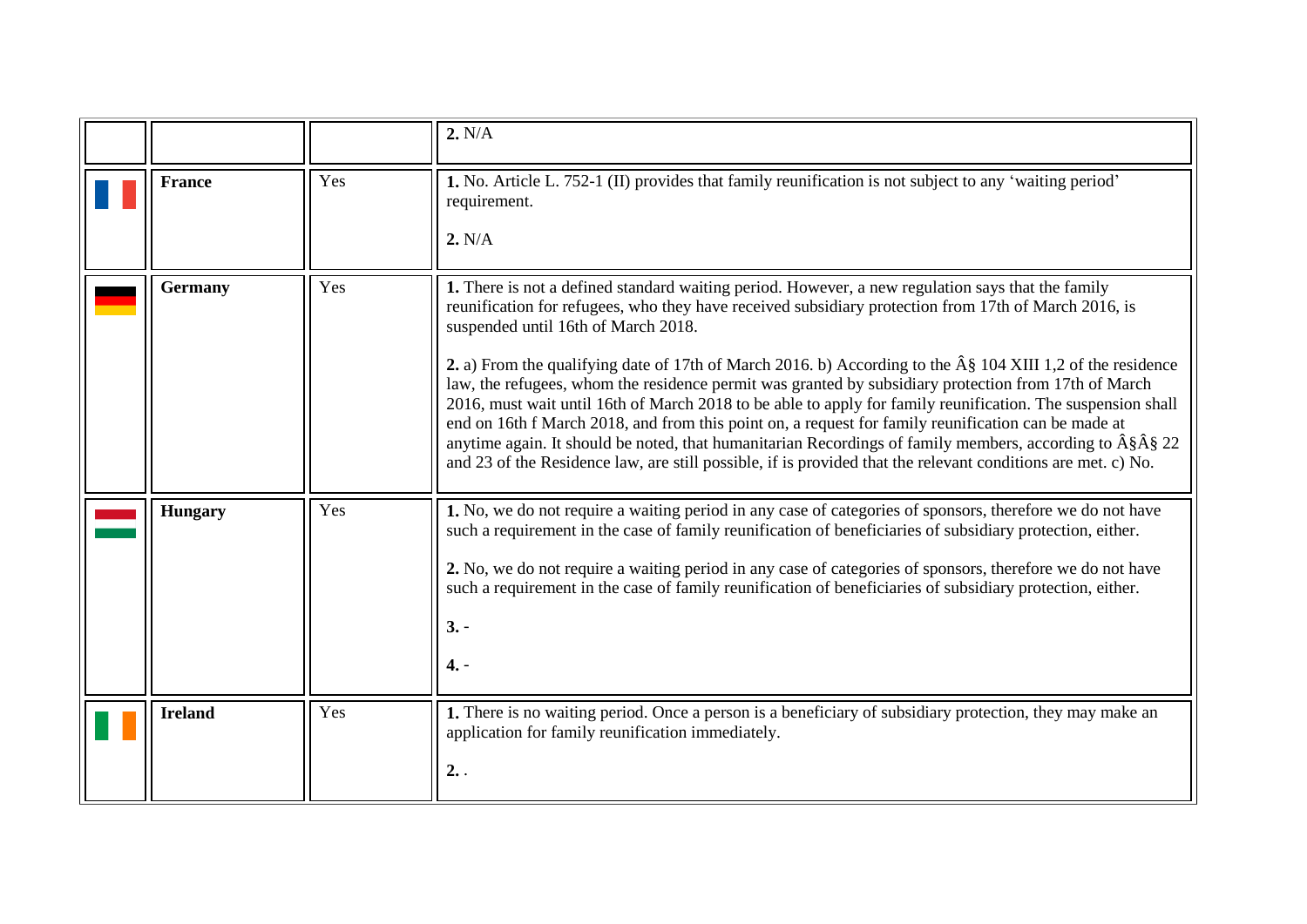<span id="page-4-3"></span><span id="page-4-2"></span><span id="page-4-1"></span><span id="page-4-0"></span>

| <b>Italy</b> | Yes | 1. No. In Italy, a beneficiary of international protection (refugee status or subsidiary protection) may apply<br>for family reunification as soon as he or she obtains a residence permit. In practice, this period may be<br>shorter. In fact, once the Territorial Commission for the Recognition of International Protection gives a<br>positive opinion on an application, the third-country national (TCN) concerned goes to the Provincial<br>Police Authority to apply for the residence permit and receives a receipt of filed application (the actual<br>issuance of the residence permit is not immediate). With such a receipt, the TCN may then go to the<br>Immigration Desk and may already apply for family reunification.<br>2. See previous answer                                                                                                                                                                                                                                                                                                                                                             |
|--------------|-----|----------------------------------------------------------------------------------------------------------------------------------------------------------------------------------------------------------------------------------------------------------------------------------------------------------------------------------------------------------------------------------------------------------------------------------------------------------------------------------------------------------------------------------------------------------------------------------------------------------------------------------------------------------------------------------------------------------------------------------------------------------------------------------------------------------------------------------------------------------------------------------------------------------------------------------------------------------------------------------------------------------------------------------------------------------------------------------------------------------------------------------|
| Latvia       | Yes | 1. Yes<br>2. a) Since 3 February 2005 it is required by the Asylum Law that the person having acquired alternative<br>status has such right, if he or she has resided in the Republic of Latvia for at least two years after<br>acquisition of such status. b) 24 months c) No                                                                                                                                                                                                                                                                                                                                                                                                                                                                                                                                                                                                                                                                                                                                                                                                                                                   |
| Lithuania    | Yes | 1. The requirements regarding specific periods of residence shall not apply when the family members join<br>the alien who has been granted refugee status or subsidiary protection in Lithuania.<br>2. /                                                                                                                                                                                                                                                                                                                                                                                                                                                                                                                                                                                                                                                                                                                                                                                                                                                                                                                         |
| Luxembourg   | Yes | 1. In Luxembourg, according to article 69 (2) of the amended Law of 29 August 2008 on free movement of<br>persons and immigration if the beneficiary of international protection (refugee status or subsidiary<br>protection status) applies in the three months' period after being granted the international protection status<br>does not have to fulfil the conditions of article $69(1)$ : a) the applicant must have a valid residence permit<br>of at least one year and must have residing for at least 12 months on the territory; b) s/he must produce<br>evidence showing that s/he has stable and regular resources which are sufficient to meet her/his own needs<br>and those of her/his family members for whom s/he is financially responsible, without recourse to the<br>social aid system; c) s/he has appropriate accommodation to receive the family member(s); and d) s/he has<br>health insurance coverage for her/himself and her/his family members. After this three months' period the<br>beneficiary of international protection has to fulfil the criteria including the 12 months' waiting period. |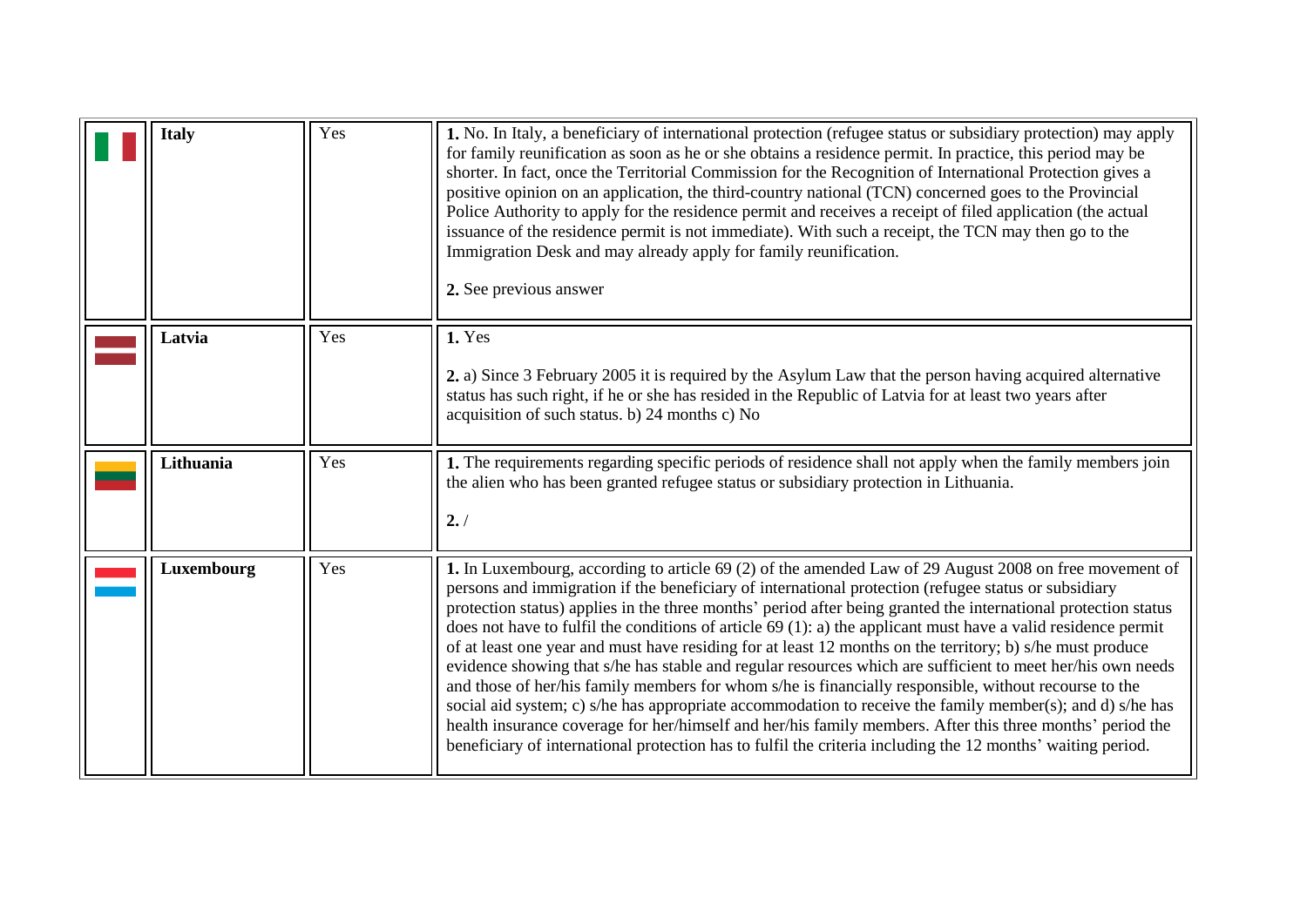<span id="page-5-4"></span><span id="page-5-3"></span><span id="page-5-2"></span><span id="page-5-1"></span><span id="page-5-0"></span>

|           |                        |     | 2. See answer to question 1.                                                                                                                                                                                                                                                                                                                                                                                                                                                                                                                                                                                                                                                                                                                                                      |
|-----------|------------------------|-----|-----------------------------------------------------------------------------------------------------------------------------------------------------------------------------------------------------------------------------------------------------------------------------------------------------------------------------------------------------------------------------------------------------------------------------------------------------------------------------------------------------------------------------------------------------------------------------------------------------------------------------------------------------------------------------------------------------------------------------------------------------------------------------------|
|           | <b>Malta</b>           | Yes | 1. No<br>2. N/A                                                                                                                                                                                                                                                                                                                                                                                                                                                                                                                                                                                                                                                                                                                                                                   |
|           | <b>Netherlands</b>     | Yes | 1. No, as long as the application for family reunification is submitted within three month after the granting<br>of the subsidiary protection status to the sponsor. If the application is submitted after these three months,<br>the normal family reunification policy applies and this does contain a waiting period of one year. At the<br>moment, the Dutch government is discussing a new law in which this period of three months will possibly<br>be extended to six.<br>$2. -$                                                                                                                                                                                                                                                                                           |
| $\bullet$ | Portugal               | Yes | 1. No. According to $n\hat{A}^{\circ}$ 1 of Article 68 $\hat{A}^{\circ}$ of Portuguese Asylum Act (Law 27/2008 of June 30 as amended<br>by Law 26/2015 of May 5), beneficiaries of subsidiary protection (as well as beneficiaries of refugee<br>status) have the right of family reunification. It's not required a waiting period in order to the family<br>members enjoy the family reunification.<br>2. N/A.                                                                                                                                                                                                                                                                                                                                                                  |
|           | <b>Slovak Republic</b> | Yes | 1. No.<br>2. N/A                                                                                                                                                                                                                                                                                                                                                                                                                                                                                                                                                                                                                                                                                                                                                                  |
|           | <b>Slovenia</b>        | Yes | 1. No. An alien with subsidiary protection, recognised for one year have the right to family reunification<br>when the subsidiary protection is extended under the act governing international protection. A person have<br>a right to reunification with family members who are aliens, but under the condition that the family existed<br>prior to the entry of the person to the Republic of Slovenia. Duration of application procedure depends<br>from the following: - More favourable and quicker procedure when sponsor lodge application within 90<br>days from the day when his subsidiary protection status is acknowledged at the ministry competent for<br>internal affairs. - If sponsor do not submit the application within the time limit he also has to provide |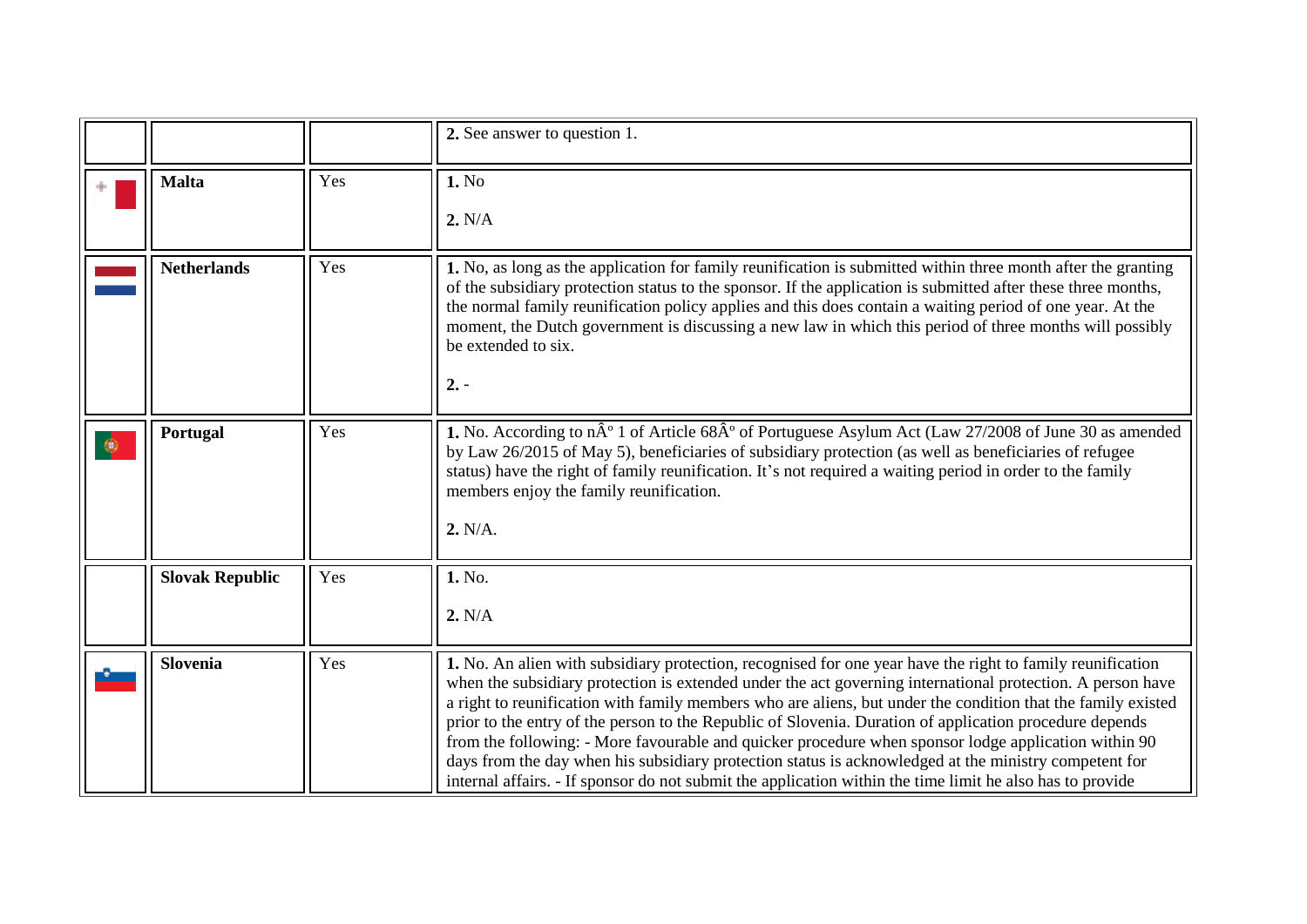<span id="page-6-2"></span><span id="page-6-1"></span><span id="page-6-0"></span>

|                      |                       |     | additional evidence of fulfilling requirements determined by Alien Act. In both cases sponsor are not<br>required to stay lawfully in the territory if there is not legal reasons for such decision taken by the<br>responsible authority. Duration of application procedure depends from each individual case and base on<br>options described above. Responsible authority need to take decision up to 60 days after sponsor launched<br>complete application.<br>2.7                                                                                                                                                                                                                                                                                                                                                                                                                                                                                                                       |
|----------------------|-----------------------|-----|-----------------------------------------------------------------------------------------------------------------------------------------------------------------------------------------------------------------------------------------------------------------------------------------------------------------------------------------------------------------------------------------------------------------------------------------------------------------------------------------------------------------------------------------------------------------------------------------------------------------------------------------------------------------------------------------------------------------------------------------------------------------------------------------------------------------------------------------------------------------------------------------------------------------------------------------------------------------------------------------------|
|                      | <b>Sweden</b>         | Yes | 1. No<br>2. Na                                                                                                                                                                                                                                                                                                                                                                                                                                                                                                                                                                                                                                                                                                                                                                                                                                                                                                                                                                                |
| $\frac{1}{\sqrt{2}}$ | <b>United Kingdom</b> | Yes | 1. The UK has opted out of the Directive 2003/86/EC on the right to family reunification, and is therefore<br>not bound by its provisions. There is currently no minimum time in which a sponsor of family reunion<br>(refugee or recipient of Humanitarian Protection) would need to be lawfully resident in the UK before their<br>family members can enjoy family reunion. Please see the link below for more information on family<br>reunion for refugees/recipients of Humanitarian Protection: https://www.gov.uk/settlement-refugee-or-<br>humanitarian-protection/family-reunion<br>2. N/A                                                                                                                                                                                                                                                                                                                                                                                           |
|                      | <b>Norway</b>         | Yes | 1. In Norway, the time requirement depends on whether the sponsor is reunifying or forming a family.<br>Family members of beneficiaries of subsidiary protection enjoy the same rights for family reunification as<br>beneficiaries of international protection. But, in Norway we have different rules for family formation and<br>family reunification. The general rule is that there is an income requirement for family reunification. But,<br>family members of beneficiaries of subsidiary protection are exempted from the income requirement if<br>their application for family reunification is launched within a year from the date the sponsor received<br>protection. In cases of family formation however, the sponsor must not only satisfy the 4 year full time<br>activity requirement (work or studies) but the income requirement as well. This is the same whether the<br>sponsor is a beneficiary of subsidiary protection or a beneficiary of international protection. |